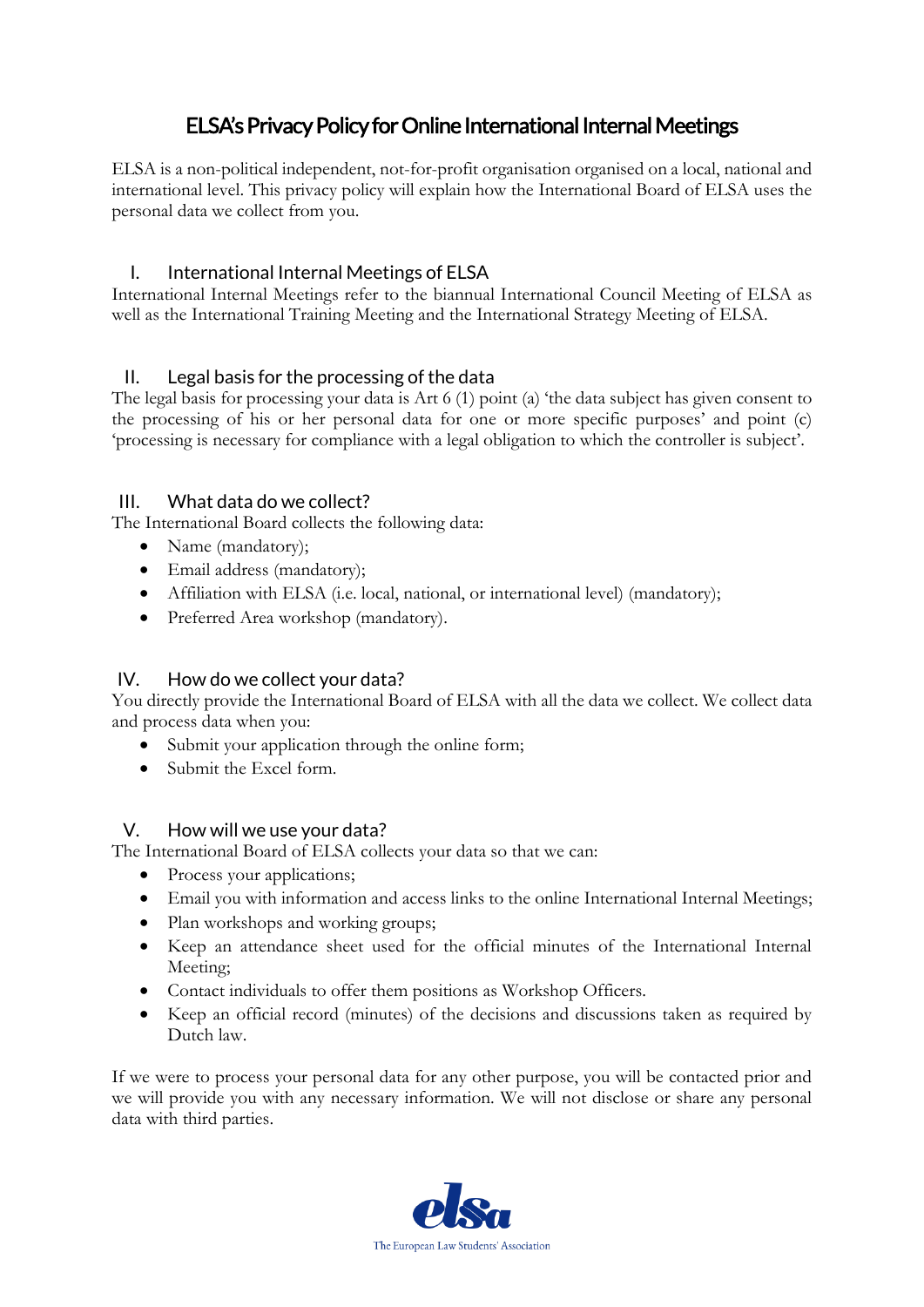### VI. How do we protect your data?

The International Board securely stores your data on the password protected office computer of the Secretary General of the International Board. Any other copy of the data will be deleted after the end of the application period.

The International Board will keep your provided data until the following 31<sup>st</sup> of July for human resources purposes. After this date, we will delete your data by erasing it from the password protected office computer of the Secretary General of the International Board.

Your name and surname as well as your affiliation with ELSA will be part of the official minutes of these internal meetings which are published after each meeting and stored on the intranet of ELSA accessible only by username and password.

#### VII. What are your data protection rights?

The International Board would like to make sure you are fully aware of all of your data protection rights. Every user is entitled to the following:

- The right to withdraw consent You have the right to withdraw your consent at any time and to require the International Board to stop processing and storing your data.
- The right to access You have the right to request the International Board for copies of your personal data.
- The right to rectification You have the right to request that the International Board correct any information you believe is inaccurate. You also have the right to request the International Board to complete information you believe is incomplete.
- The right to erasure You have the right to request that the International Board erase your personal data, under certain conditions.
- The right to restrict processing You have the right to request that the International Board restrict the processing of your personal data, under certain conditions.
- The right to object to processing You have the right to object to the International Board's processing of your personal data, under certain conditions.
- The right to data portability You have the right to request that the International Board transfer the data that we have collected to another organisation, or directly to you, under certain conditions.

If you make a request, we have one month to respond to you. If you would like to exercise any of these rights, please contact us at our email:

Call us at: **+32 2 646 2626**

Or write to us: **elsa@elsa.org**

#### VIII. What are cookies?

Cookies are text files placed on your computer to collect standard Internet log information and visitor behavior information. When you visit our websites, we may collect information from you automatically through cookies or similar technology.

For further information, visit allaboutcookies.org.